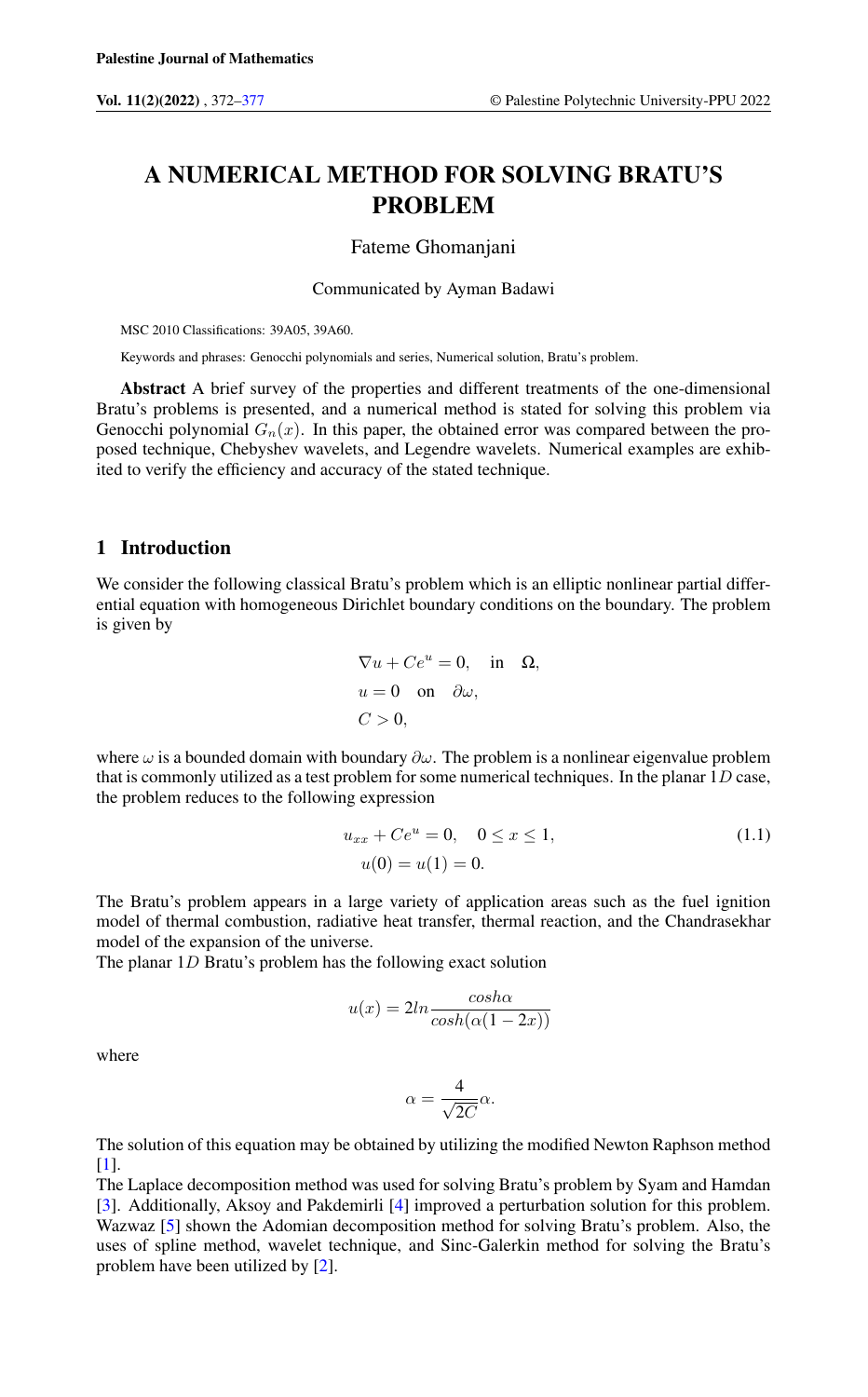In this paper, a new operational matrix of fractional order derivative based on Genocchi polynomials (GPs) is stated for solving of the Bratu's problem.

The outline of this study is as follow: In Section [2,](#page-1-0) some basic preliminaries is stated. Section [3](#page-2-0) will give explanation of the problem. Also some numerical examples are stated in Section [4.](#page-3-0) Conclusion is stated in Section [5.](#page-4-6)

## <span id="page-1-0"></span>2 Some basic preliminaries

In various papers, genocchi numbers  $G_n$  and  $G_n(x)$  have been studied in [\[6\]](#page-5-0). The classical polynomial  $G_n(x)$  is usually defined by the following form

$$
\frac{2te^{xt}}{e^t+1} = \sum_{n=0}^{\infty} G_n(x) \frac{t^n}{n!}, \ (|t| < \pi), \tag{2.1}
$$

where

$$
G_n(x) = \sum_{k=0}^{n} {n \choose k} G_k x^{n-k},
$$
  
\n
$$
G_1 = 1, G_2 = 0, G_3 = 0, G_4 = 1, G_5 = 0, G_6 = -3, G_7 = 0,
$$
  
\n
$$
G_8 = 17, G_9 = 0, G_{10} = -155,
$$
  
\n
$$
G_{2n+1} = 0, n \in N, G_{12} = 2073,
$$
  
\n
$$
G_{2i} = 2iE_{2i-1}(0),
$$
  
\n
$$
E_{2i-1}(0) = \left(2^{1-2i} \sum_{j=1}^{2i-1} \left((-1)^{2i+j} j^{2i-1} \sum_{k=1}^{2i-j-1} {k \choose 2i} \right) \right),
$$
  
\n
$$
G_1(x) = 1,
$$
  
\n
$$
G_2(x) = 2x - 1,
$$
  
\n
$$
G_3(x) = 3x^2 - 3x,
$$
  
\n
$$
G_4(x) = 4x^3 - 6x^2 + 1,
$$
  
\n
$$
G_5(x) = 5x^4 - 10x^3 + 5x,
$$
  
\n
$$
G_6(x) = 6x^5 - 15x^4 + 15x^2 - 3,
$$
  
\n
$$
G_n(x + 1) + G_n(x) = 2nx^{n-1}, n \ge 0,
$$
  
\n
$$
\frac{dG_n(x)}{dx} = nG_{n-1}(x), n \ge 1,
$$
  
\n
$$
\int_a^b G_n(x) dx = \frac{G_{n+1}(b) - G_{n+1}(a)}{n+1},
$$
  
\n
$$
\int_0^1 G_n(x)G_m(x) dx = \frac{2(-1)^n n!m!}{(n+m)!}G_{n+m}, m, n \ge 1,
$$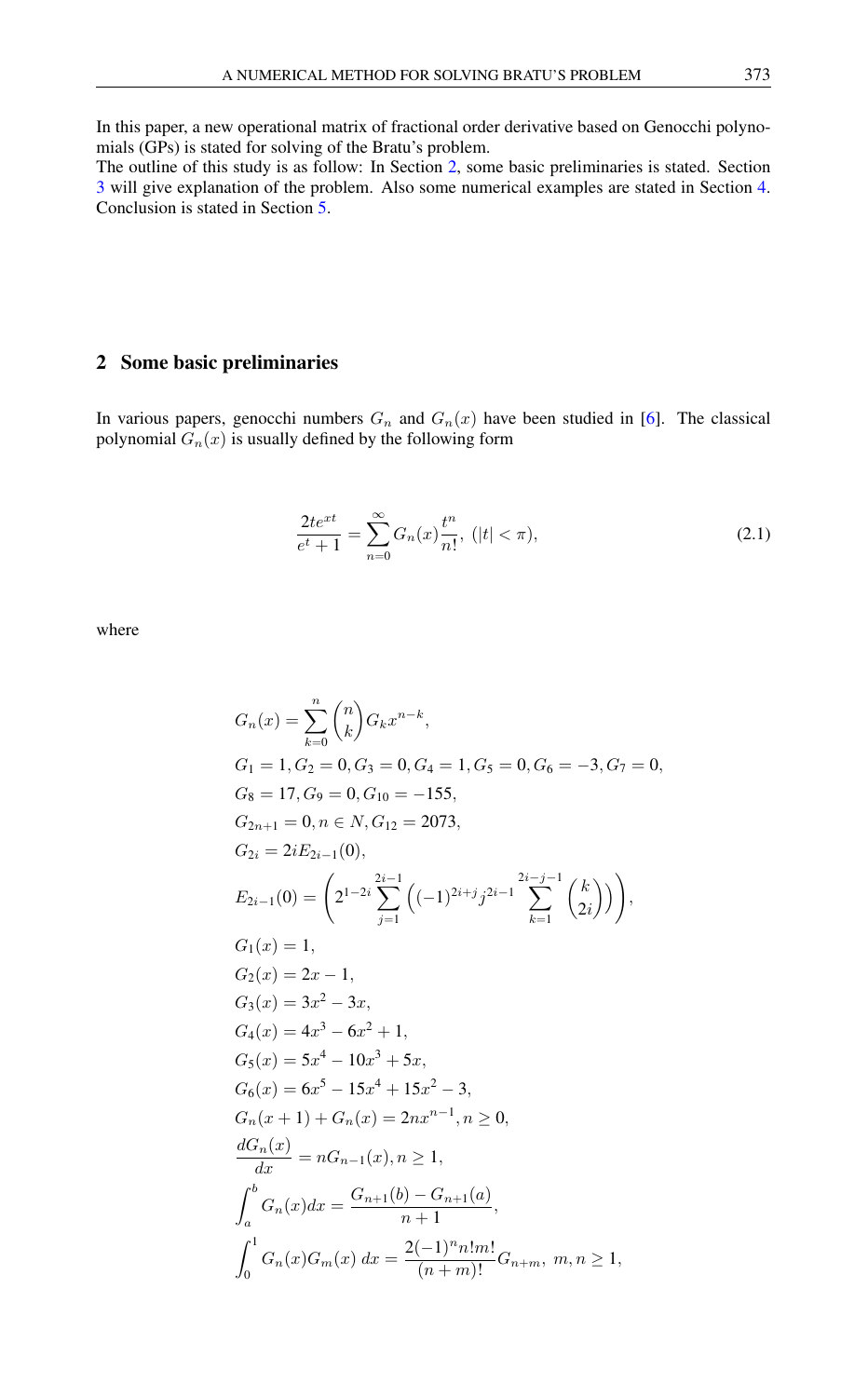Now, one may have GPs in the following vector form:

$$
G(x) = \Delta T(x),
$$
  
\n
$$
\Delta = \begin{bmatrix}\n\binom{1}{0}g_1 & \binom{1}{1}g_0 & 0 & \cdots & 0 & 0 & 0 \\
\binom{2}{0}g_2 & \binom{2}{1}g_1 & \binom{2}{2}g_0 & \cdots & 0 & 0 & 0 \\
\vdots & \vdots & \vdots & \vdots & \vdots & \vdots & \vdots \\
\binom{n}{0}g_n & \binom{n}{1}g_{n-1} & \binom{n}{2}g_{n-2} & \cdots & \binom{n}{n-2}g_2, & \binom{n}{n-1}g_1 & \binom{n}{n}g_0\n\end{bmatrix},
$$
  
\n
$$
T(x) = \begin{bmatrix}\n1 \\
x \\
x^2 \\
\vdots \\
x^{n-1}\n\end{bmatrix}
$$

## <span id="page-2-0"></span>3 Explanation of the problem

Now, the collocation method based on Genocchi operational matrix of derivatives to solve numerically Eq.  $(1.1)$  is stated.

Our strategy is utilizing GPs to approximate the solution  $u(x)$  by  $u<sub>N</sub>(x)$  as given below.

$$
u(x) \approx u_N(x) = \sum_{n=1}^N z_n G_n(x) = G(x)Z,
$$

where

$$
Z^{T} = [z_{1}, z_{2},..., z_{n}],
$$
  
\n
$$
G(x) = [G_{1}(x), G_{2}(x),..., G_{N}(x)],
$$
  
\n
$$
M = \begin{bmatrix} 0 & 0 & 0 & ... & 0 & 0 & 0 \\ 2 & 0 & 0 & ... & 0 & 0 & 0 \\ \vdots & \vdots & \vdots & \vdots & \vdots & \vdots & \vdots \\ 0 & 0 & 0 & ... & N-1 & 0 & 0 \\ 0 & 0 & 0 & ... & 0 & N & 0 \end{bmatrix}
$$
 (3.1)

and

$$
G'(x)^T = MG^T(x), \Rightarrow G'(x) = G(x)M^T,
$$
  
::  
":

$$
G^{(k)}(x) = G(x)(M^T)^k,
$$
\n(3.2)

then, the k-th derivative of  $u_N(x)$  can be stated as

<span id="page-2-1"></span>
$$
u_N^{(k)}(x) = G^{(k)}(x)Z = G(x)(M^T)^k Z,
$$
\n(3.3)

for solving the problem, we can substitute Eq. [\(3.3\)](#page-2-1) in Eq. [\(1.1\)](#page-0-0). To obtain  $u_N(x)$ , one may use the collocation points  $x_j = \frac{j-1}{N}, j = 1, 2, \dots, N-1.$ Now, we state the following lemma for error of this method.

**Lemma 3.1.** If  $u(x) \in C^{n+1}[0,1]$  and  $U = Span{G_1(x), G_2(x), \ldots, G_N(x)}$ , then  $G(x)Z$  is the best approximation of  $u(x)$  out of U when

$$
||u(x) - G(x)Z|| \leq \frac{h^{\frac{2n+3}{2}}R}{(n+1)!\sqrt{2n+3}}, x \in [x_i, x_{i+1}] \subset [0,1],
$$

where  $R = \max_{x \in [x_i, x_{i+1}]} |u^{(n+1)}(x)|$  and  $h = x_{i+1} - x_i$ . *Proof.* See [\[6\]](#page-5-0).

 $\Box$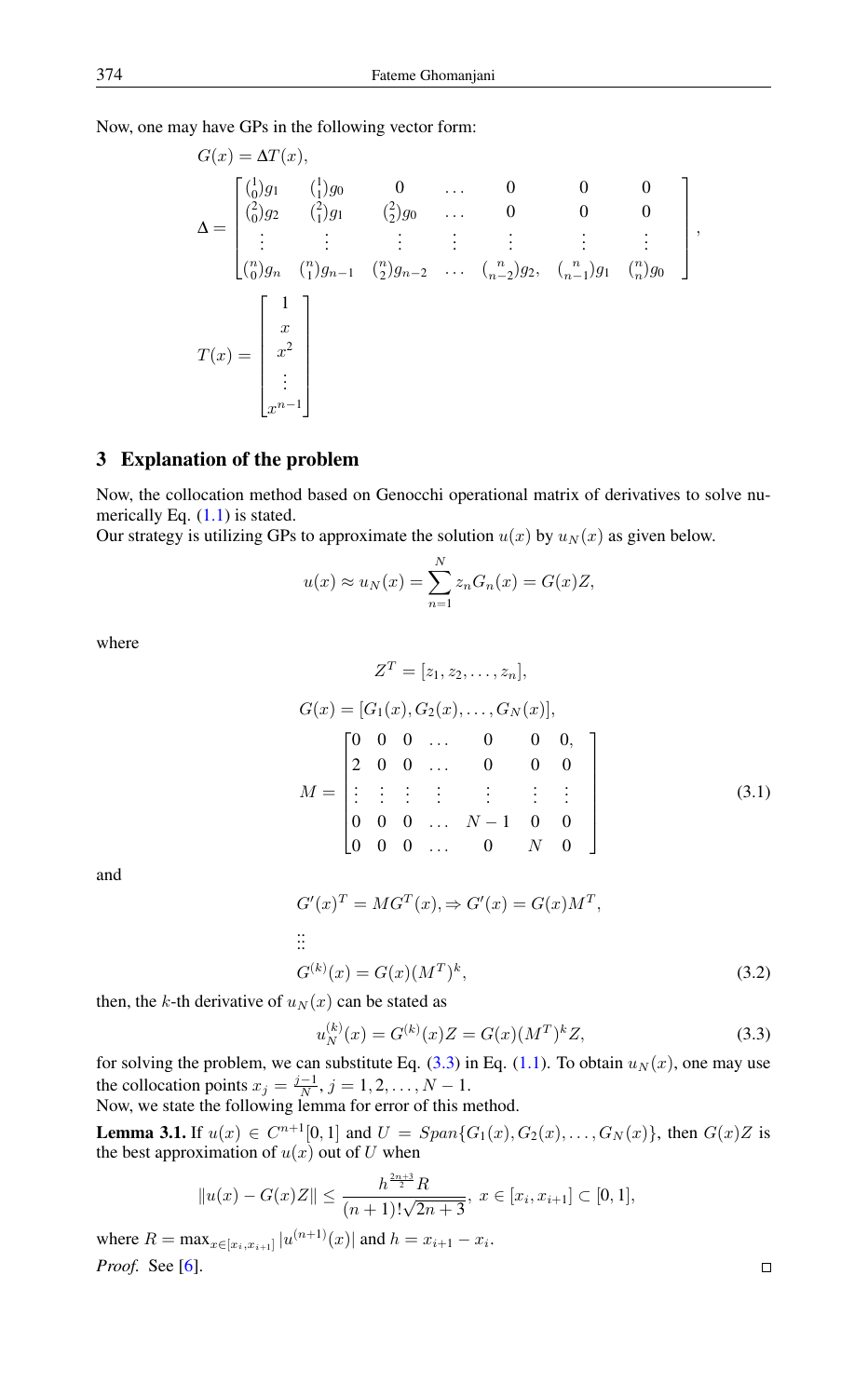### <span id="page-3-0"></span>4 Some numerical examples

For illustrating the ability of this method, some examples are solved. The findings reveal that the method is very successful for obtaining the solution of the Bratu's problem.

<span id="page-3-3"></span>Example 4.1. Consider the following Bratu's problem:

$$
u'' - 2eu = 0, \ 0 < x < 1,
$$
  
\n
$$
u(0) = u(1) = 0,
$$
  
\n
$$
u_{exact}(x) = -2\ln(\cos(x)).
$$

One may use the proposed method with  $N = 6$  for solving this problem by Maple 16. we have

$$
u_{approx}(x) = c_1 + c_2(2x - 1) + c_3(3x^2 - 3x) + c_4(4x^3 - 6x^2 + 1)
$$
  
+ 
$$
c_5(5x^4 - 10x^3 + 5x) + c_6(6x^5 - 15x^4 + 15x^2 - 3),
$$

where

$$
c_1 = 0.615626470386014267, c_2 = 0.777212897941271307,
$$
  

$$
c_3 = 0.682328165488200526, c_4 = 0.350693564139641808,
$$
  

$$
c_5 = 0.100664406155252193, c_6 = 0.063035712194794921,
$$

The graphs of approximate and exact solution  $u(x)$  are plotted in Fig. [1.](#page-3-1) Table [1](#page-3-2) demonstrates the comparison between the absolute error of proposed technique, Chebyshev wavelets (with  $k = 1$  and  $M = 6$  [\[7\]](#page-5-1), and Legendre wavelets [7].



<span id="page-3-2"></span><span id="page-3-1"></span>Figure 1. The graphs of approximated and exact solution  $u(t)$  for Example [4.1](#page-3-3)

Table 1. Comparison of the error for proposed method, Chebyshev, and Legendre wavelets method for Example [4.1](#page-3-3)

| $\boldsymbol{x}$ | error of $u$ for proposed method                  | error of Chebyshev wavelets error of Legendre wavelets |                           |
|------------------|---------------------------------------------------|--------------------------------------------------------|---------------------------|
|                  | 0.1 0.298900690959498800 $\times$ 10 <sup>3</sup> | 0.0                                                    | $9 \times 10^{-6}$        |
| 0.2              | $3.2 \times 10^{-18}$                             | $4 \times 10^{-7}$                                     | $15 \times 10^{-6}$       |
| 0.3              | $0.169375917891259800\times 10^{-3}$              | $15 \times 10^{-7}$                                    | $0.614 \times 10^{-4}$    |
| $0.4^{\circ}$    | 0.000110721801935995000                           | $6 \times 10^{-7}$                                     | $0.888 \times 10^{-4}$    |
|                  | $0.5 \quad 8.0 \times 10^{-18}$                   | $0.737 \times 10^{-4}$                                 | $0.5669 \times 10^{-3}$   |
|                  | $0.6 \t1.0 \times 10^{-18}$                       | $0.53673 \times 10^{-2}$                               | $0.25577 \times 10^{-2}$  |
| 0.7              | $0.777427726952850000\times10^{-4}$               | $4 \times 10^{-5}$                                     | $0.92461 \times 10^{-2}$  |
| 0.8              | $4.0 \times 10^{-18}$                             | $0.6398 \times 10^{-3}$                                | $0.286198 \times 10^{-1}$ |
| 0.9              | $0.347014737643969000\times 10^{-3}$              | $0.1528 \times 10^{-3}$                                | $0.791248 \times 10^{-1}$ |
| 1.0              | $1.0 \times 10^{-17}$                             |                                                        |                           |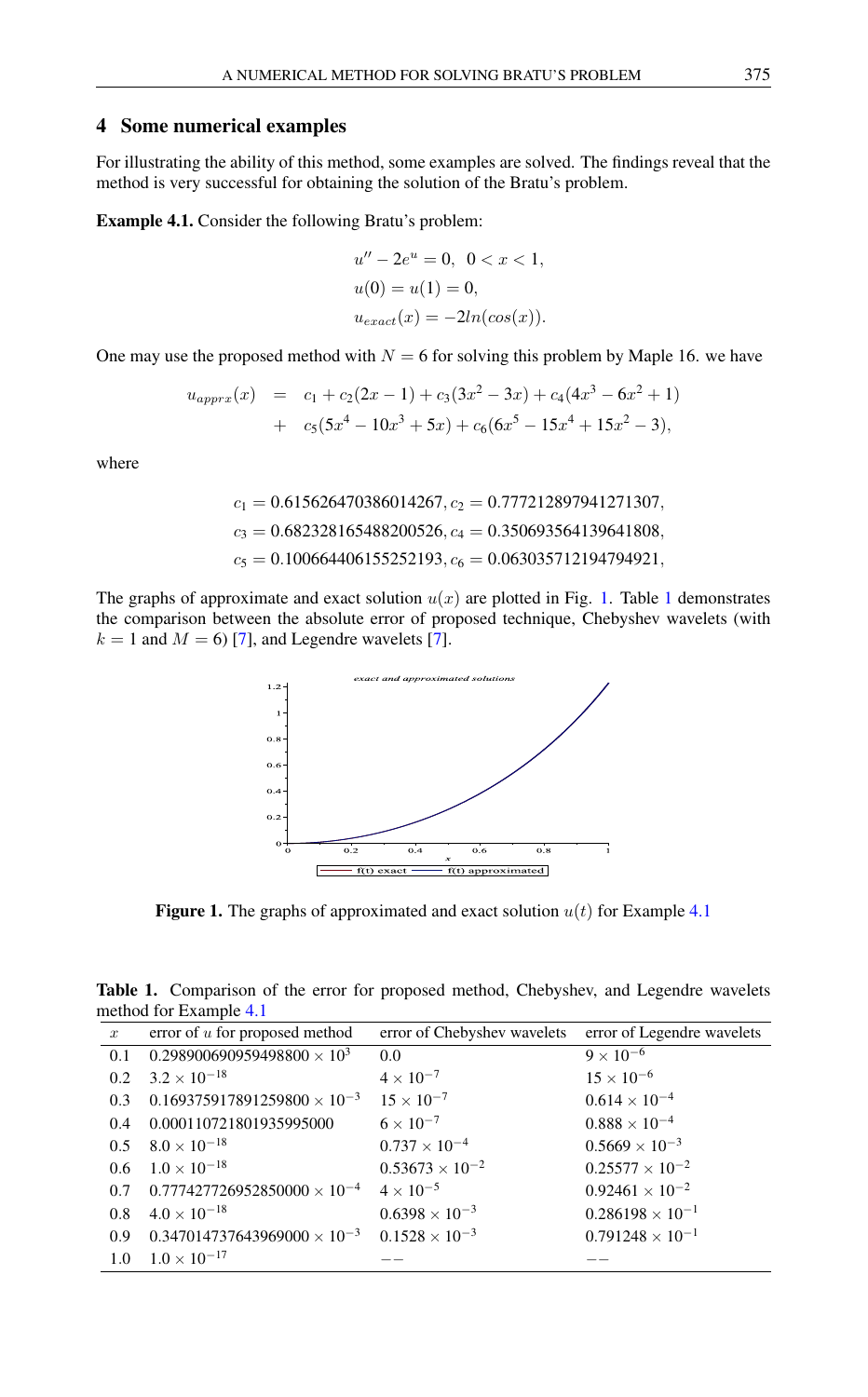<span id="page-4-9"></span>Example 4.2. Presently, the following problem is considered as follows (see [\[8\]](#page-5-2)):

$$
u'' + 2eu = 0, \ 0 < x < 1,
$$
  

$$
u(0) = u(1) = 0,
$$

by utilizing the stated technique with  $N = 7$ , these results are obtained. The graph of approximated solution  $u(x)$  is plotted in Fig. [2.](#page-4-7) Table [2](#page-4-8) demonstrates comparison between the absolute error of exact and approximated solution.



<span id="page-4-7"></span>**Figure 2.** The graph of approximated  $u(t)$  for Example [4.2](#page-4-9)

Table 2. The exact value and absolute errors of the this method for Example [4.2](#page-4-9)

<span id="page-4-8"></span>

| $\boldsymbol{x}$ | exact of $u$  | error of $u$                          |
|------------------|---------------|---------------------------------------|
| 0.125            | 0.13960278219 | 0.000292244606173129214               |
| 0.250            | 0.24333656779 | $1.5161 \times 10^{-18}$              |
| 0.375            | 0.30731941062 | 0.000143479839910824960               |
| 0.500            | 0.32895242134 | $2.985 \times 10^{-18}$               |
| 0.625            | 0.30731941062 | $0.163694837820151514 \times 10^{-3}$ |
| 0.750            | 0.24333656779 | $0.145613336750047240 \times 10^{-3}$ |
| 0.875            | 0.13960278219 | $1.92 \times 10^{-18}$                |

# <span id="page-4-6"></span>5 Conclusions

The aim of this sequel is to improve an effective and accurate technique for solving Bratu's problem. The GPs is utilized to obtain the approximate solution of this problem. Illustrative examples are included to show the validity of this GPs. Comparing with other methods, the results of numerical examples shows that this method is more accurate than others.

Acknowledgements The author would like to thank the anonymous reviewers of the paper for their careful reading, constractive commands which has improved the paper very much.

#### <span id="page-4-0"></span>References

- <span id="page-4-1"></span>[1] B.I. Yun, *Solving nonlinear equations by a new derivative-free iterative method*, Appl. Math. Comput. 217(12), 5768-5773 (2011).
- <span id="page-4-5"></span>[2] J. Rashidinia, K. Maleknejad, N. Taheri, *Sinc-Galerkin method for numerical solution of the Bratu's problem*, Numer. Algorithms, 62, 1-11, (2013).
- <span id="page-4-2"></span>[3] M.I. Syam, A. Hamdan, *An eflcient method for solving Bratu equations*, Appl. Math. Comput., 176, 704- 713, (2006).
- <span id="page-4-3"></span>[4] Y. Aksoy, M. Pakdemirli, *New perturbation iteration solutions for Bratu-type equations*, Comput. Math. Appl. 59, 2802-2808, (2010).
- <span id="page-4-4"></span>[5] A.M. Wazwaz, *Adomian decomposition method for a reliable treatment of the Bratu-type equations*, Appl. Math. Comput. 166, 652-663, (2005).